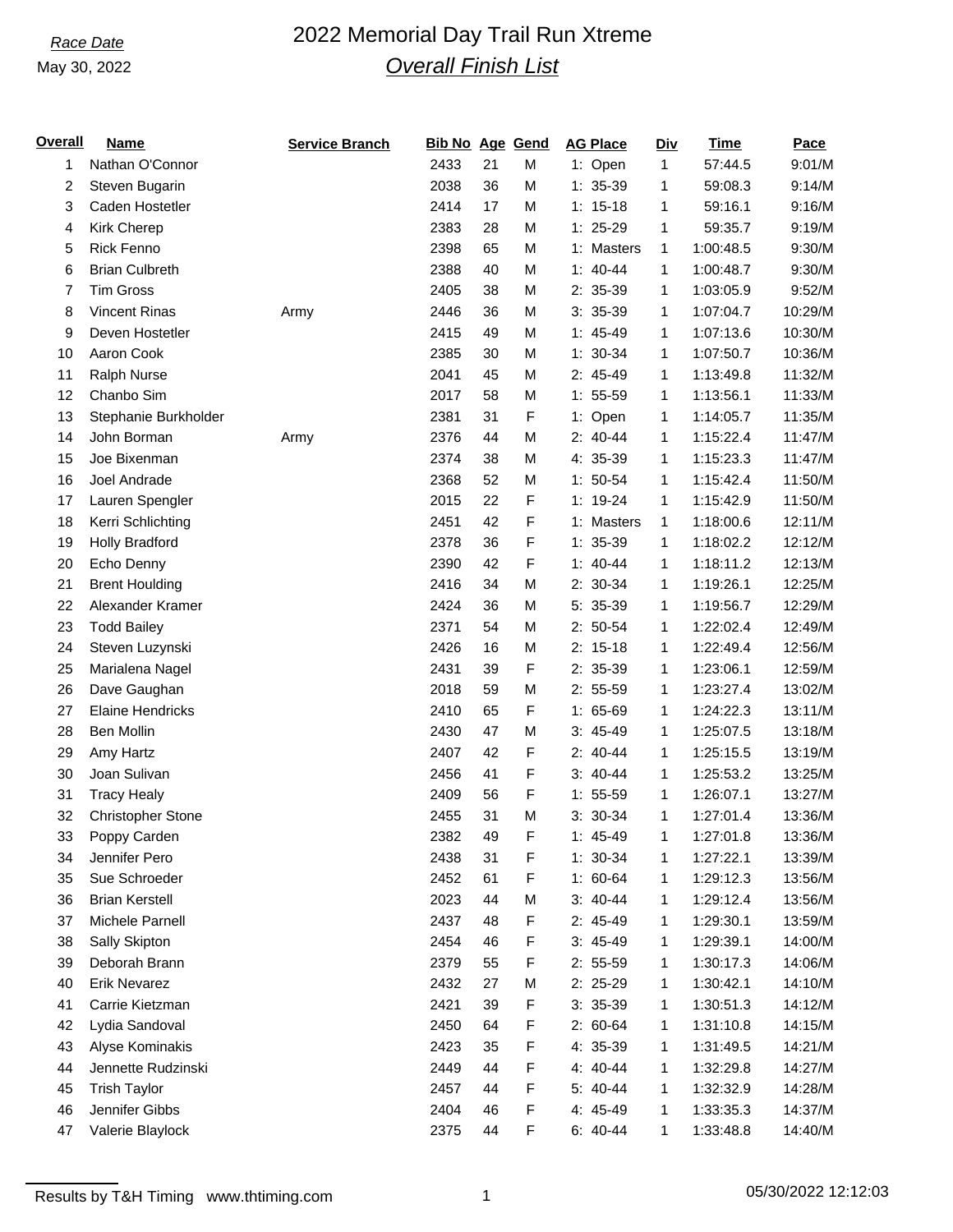### May 30, 2022

# *Race Date* 2022 Memorial Day Trail Run Xtreme *Overall Finish List*

| <u>Overall</u> | <b>Name</b>              | <b>Service Branch</b> | <b>Bib No Age Gend</b> |    |   | <b>AG Place</b> | <b>Div</b> | <b>Time</b> | Pace    |
|----------------|--------------------------|-----------------------|------------------------|----|---|-----------------|------------|-------------|---------|
| 48             | <b>Mark Riley</b>        |                       | 2443                   | 61 | M | $1: 60-64$      | 1          | 1:33:51.6   | 14:40/M |
| 49             | <b>Miguel Marquez</b>    | Army                  | 2427                   | 29 | M | $3: 25-29$      | 1          | 1:33:55.8   | 14:41/M |
| 50             | Abigail Parkerson        |                       | 2436                   | 21 | F | 2: 19-24        | 1          | 1:34:01.8   | 14:42/M |
| 51             | Kim Burton               |                       | 2019                   | 49 | F | 5: 45-49        | 1          | 1:34:02.7   | 14:42/M |
| 52             | Jean Jannasch            |                       | 2420                   | 75 | F | 1: 75-79        | 1          | 1:35:26.2   | 14:55/M |
| 53             | Jorge Rivera             |                       | 2447                   | 25 | M | 4: 25-29        | 1          | 1:35:34.5   | 14:56/M |
| 54             | Henry Aguilera           | <b>Marines</b>        | 2367                   | 74 | M | $1: 70-74$      | 1          | 1:35:51.2   | 14:59/M |
| 55             | <b>Renee Martin</b>      |                       | 2428                   | 24 | F | $3: 19-24$      | 1          | 1:36:50.5   | 15:08/M |
| 56             | Joseph Trathen           |                       | 2022                   | 45 | M | 4: 45-49        | 1          | 1:38:15.6   | 15:21/M |
| 57             | Rosa Rivera              | Army                  | 2448                   | 52 | F | $1: 50-54$      | 1          | 1:38:32.9   | 15:24/M |
| 58             | Steve Sharp              |                       | 2453                   | 68 | M | $1: 65-69$      | 1          | 1:38:33.9   | 15:24/M |
| 59             | Laura Fennell            |                       | 2396                   | 33 | F | 2: 30-34        | 1          | 1:38:36.3   | 15:24/M |
| 60             | Mark Flesher             |                       | 2400                   | 64 | M | 2: 60-64        | 1          | 1:38:51.3   | 15:27/M |
| 61             | Glenda Omeara            |                       | 2434                   | 56 | F | $3: 55-59$      | 1          | 1:39:08.5   | 15:29/M |
| 62             | <b>Arvil Howe</b>        | Marines               | 2417                   | 70 | M | $2: 70-74$      | 1          | 1:39:31.5   | 15:33/M |
| 63             | Cari Zimmerman           |                       | 2463                   | 42 | F | 7: 40-44        | 1          | 1:40:51.9   | 15:46/M |
| 64             | <b>Timothy Elkins</b>    |                       | 2393                   | 57 | M | $3: 55-59$      | 1          | 1:41:10.7   | 15:49/M |
| 65             | <b>Catherine Herring</b> |                       | 2411                   | 32 | F | $3: 30-34$      | 1          | 1:41:26.2   | 15:51/M |
| 66             | <b>Todd Brown</b>        |                       | 2380                   | 48 | M | 5: 45-49        | 1          | 1:42:19.4   | 15:59/M |
| 67             | Jeanne Thomas            |                       | 2458                   | 45 | F | $6: 45-49$      | 1          | 1:42:20.5   | 15:59/M |
| 68             | Joseph Arulandu          |                       | 2370                   | 50 | M | $3: 50-54$      | 1          | 1:42:50.9   | 16:04/M |
| 69             | Alaina Richards          | Army                  | 2441                   | 26 | F | $1: 25-29$      | 1          | 1:44:01.3   | 16:15/M |
| 70             | Casey Richards           | Army                  | 2442                   | 29 | M | 5: 25-29        | 1          | 1:44:01.5   | 16:15/M |
| 71             | Nancy Packovski          |                       | 2435                   | 45 | F | 7: 45-49        | 1          | 1:44:32.2   | 16:20/M |
| 72             | Abigail Rinas            |                       | 2444                   | 12 | F | $1: 11 - 12$    | 1          | 1:44:43.2   | 16:22/M |
| 73             | <b>Lily Segally</b>      |                       | 2021                   | 28 | F | $2: 25-29$      | 1          | 1:44:45.5   | 16:22/M |
| 74             | <b>Patrick Davis</b>     | Air Force             | 2389                   | 75 | M | 1: 75-79        | 1          | 1:45:01.5   | 16:25/M |
| 75             | Percy Pompey             |                       | 2439                   | 57 | M | 4: 55-59        | 1          | 1:46:32.4   | 16:39/M |
| 76             | Dave Brown               | army                  | 2024                   | 73 | M | $3: 70-74$      | 1          | 1:47:16.7   | 16:46/M |
| 77             | Dena Cockrum             | Navy                  | 2384                   | 48 | F | 8: 45-49        | 1          | 1:47:18.4   | 16:46/M |
| 78             | Stephanie Jones          |                       | 2033                   | 44 | F | 8: 40-44        | 1          | 1:47:26.6   | 16:47/M |
| 79             | Kathy Hilbrich           |                       | 2412                   | 68 | F | $2: 65-69$      | 1          | 1:48:24.7   | 16:56/M |
| 80             | Joe Desi                 |                       | 2391                   | 37 | M | 6: 35-39        | 1          | 1:48:59.9   | 17:02/M |
| 81             | Cecilia Bernal           |                       | 2373                   | 66 | F | $3:65-69$       | 1          | 1:51:14.1   | 17:23/M |
| 82             | Linnea Flesher           |                       | 2399                   | 62 | F | $3:60-64$       | 1          | 1:51:37.1   | 17:26/M |
| 83             | Tom Fela                 |                       | 2395                   | 59 | M | $5: 55-59$      | 1          | 1:51:54.6   | 17:29/M |
| 84             | Amy Tinnel               |                       | 2460                   | 36 | F | 5: 35-39        | 1          | 1:51:56.5   | 17:29/M |
| 85             | Leslie Gallegos          |                       | 2402                   | 56 | F | 4: 55-59        | 1          | 1:52:15.7   | 17:32/M |
| 86             | Dennis Hauter            |                       | 2034                   | 69 | M | $2: 65-69$      | 1          | 1:52:43.9   | 17:37/M |
| 87             | lan Bowen                |                       | 2040                   | 45 | M | $6: 45-49$      | 1          | 1:57:06.1   | 18:18/M |
| 88             | Dana Huwig               |                       | 2419                   | 41 | F | $9: 40 - 44$    | 1          | 1:57:06.4   | 18:18/M |
| 89             | Tom Hutmacher            |                       | 2418                   | 74 | M | 4: 70-74        | 1          | 2:01:40.4   | 19:01/M |
| 90             | Debbie Fenno             |                       | 2397                   | 66 | F | 4: 65-69        | 1          | 2:03:59.5   | 19:22/M |
| 91             | Marianne Groth           |                       | 2406                   | 58 | F | $5: 55-59$      | 1          | 2:04:51.3   | 19:31/M |
| 92             | Nolan Hillman            |                       | 2413                   | 8  | M | $1 - 8$<br>1:   | 1          | 2:06:07.4   | 19:42/M |
| 93             | Lucas Cooper             |                       | 2387                   | 9  | M | $1: 9-10$       | 1          | 2:08:13.5   | 20:02/M |
| 94             | Grace Garcia             |                       | 2403                   | 54 | F | $2: 50-54$      | 1          | 2:10:11.2   | 20:21/M |
|                |                          |                       |                        |    |   |                 |            |             |         |